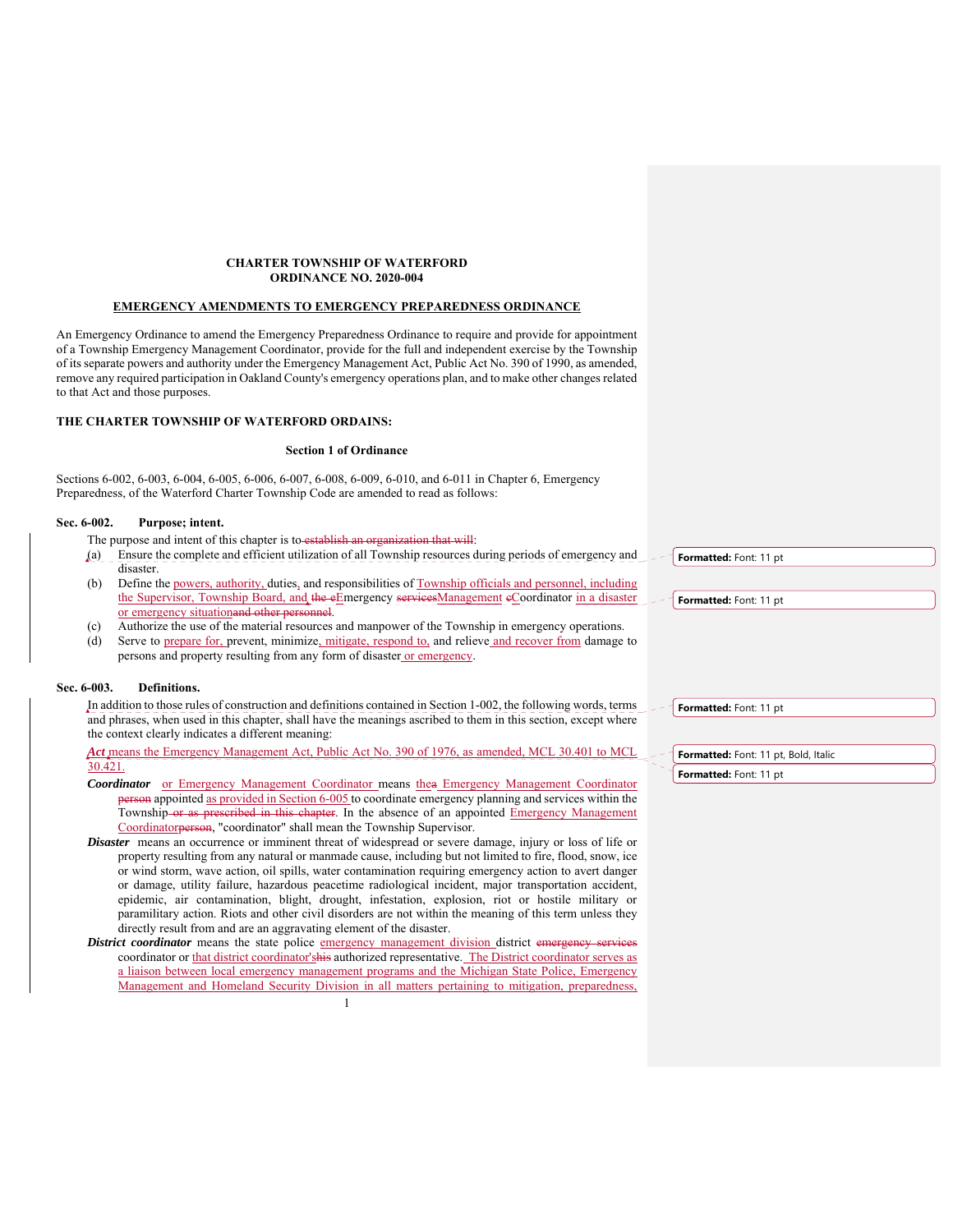response, and recovery in emergency and disaster situations

- *Emergency operations plan* means the emergency operations plan for the Township which has been prepared under Section 6-011 to coordinate disaster response and recovery within the Township.
- *Emergency services* has a broad meaning to include preparations for, and relief from, the effects of natural and manmade disasters and emergencies as defined herein, and to includes civil defense.
- *Emergency services forces* means all disaster relief forces; all agencies of the Township government, private and volunteer personnel, public officers and employees; and all other persons or groups of persons having duties or responsibilities under this chapter or pursuant to a lawful order or directive authorized by this chapter.
- *Emergency services volunteer* means any person duly registered and appointed by the coordinator and assigned to participate in the emergency services activity.
- *Emergency situation* means any situation of a lesser nature than a disaster but stilleonfronting a conrequiring emergency actions to protect persons and/or property and the public health and safety, such asof a lesser nature than a disaster to include, but not limited to, civil disturbances, labor strikes, visits by national or international dignitaries, and build-up activities prior to an actual disaster.
- *State of disaster or emergency* means a declaration by executive order or proclamation by the governor under the provisions of the Act 390, Public Acts of 1976 (MCL 30.401 et seq.), of a state of disaster or state of emergency, which activates the disaster response and recovery aspects of state, local and inter jurisdictional disaster emergency plans and authorizes the deployment and use of any forces to which the plan or plans apply as provided in the Act.
- *Local Sstate of emergency* means a declaration by the Township Supervisor pursuant to this chapter which activates the disaster response and recovery aspects of the Township's emergency operations plan and authorizes the deployment and use of any forces to which the plan applies.

## Sec. 6-004. Organization<sub>s</sub>-personnel, and resources for emergency services forces.

- (a) The Township Supervisor, Emergency Management Coordinator, Department Heads, Township Board, Township employees, and appointed or authorized volunteers as described in this Chapter shall constitutewith the approval of the Township Board, is hereby authorized and directed to create an the emergency services forces organization to prepare for and respond to eommunity disasters and emergencies utilizing to the fullest extent existing agencies within the Township. The Township Supervisor shall be the director of the emergency services forces of the Township and shall be responsible for their organization, administration and operation, working through the coordinator.
- (b) The employees, equipment, and facilities of all Township departments, boards, institutions and commissions suitable for, or adaptable to emergency services activities may be designated as part of the total emergency services forces. Such designations shall be by the Township Supervisor with the approval of the Township Board.

### **Sec. 6-005. Office of eEmergency Managementservices created; cCoordinator.**

or providing emergency services shall consist of the following:

- (a) The position An office of emergency management coordinator isservices established within the police fire department of the Township. The emergency management coordinator shall be appointed by the Township Supervisor with the approval of the Township Board and shall have the powers and duties specified in this chapter. The office of emergency services shall be directed by the Fire Chief who will be known as the coordinator, office of emergency services. Such assistants and other deemed necessary for the proper functioning of the organization will be employed as determined by the Board.
- (b) The employees equipment and facilities of all Township departments, sions suitable for, or adaptable to emergency services ac emergency services forces. Such designations shall be by the Township Supervisor with the approval of the Township Board.
- (cb) All officers and employees of departments, commissions, boards, institutions and other agencies of the

| Formatted: Font: 11 pt |
|------------------------|
| Formatted: Font: 11 pt |
| Formatted: Font: 11 pt |
| Formatted: Font: 11 pt |
| Formatted: Font: 11 pt |
| Formatted: Font: 11 pt |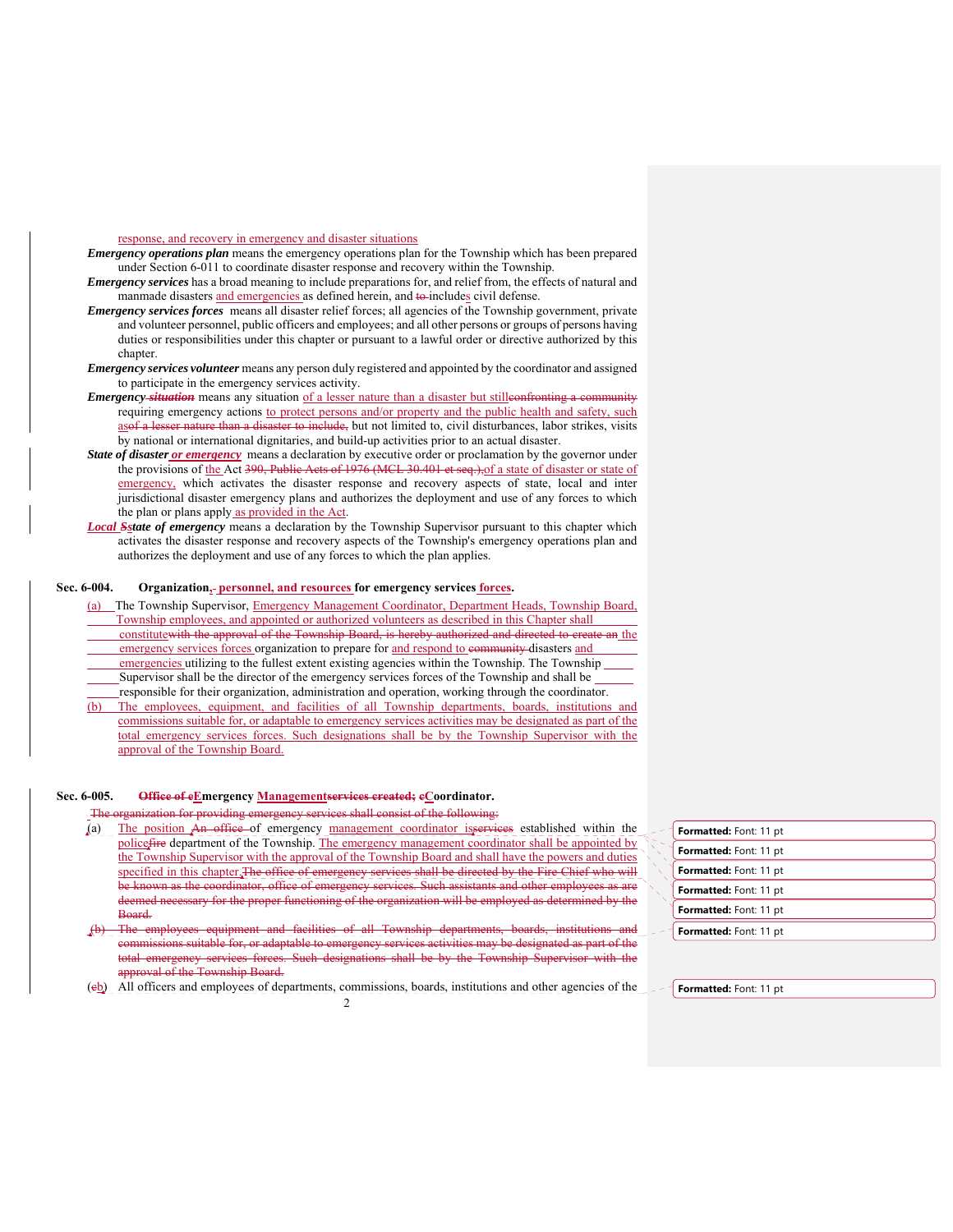Township government designated by the Township Supervisor, with the approval of the Township Board, as emergency services forces shall cooperate with the emergency managementservie coordinator in the formulation of the emergency operations plan, and they shall assist the coordinator in all matters pursuant to the provisions of this chapter.

## **Sec. 6-006. Assistant coordinatorsTownship Department Heads.**

coordinatorsThe director or head of each township department shall be designated to work with the coordinator on emergency planning matters, either directly or through a designated representative. Assist coordinators shall be selected and shall serve as follows:

- (a) There shall be one (1) such assistant coordinator appointed from each designation by a department head or director of a representative to work with the coordinator is subject to Township department as designated by the department head, with the approval of the Township Supervisor<sub>s</sub> as part of emergency services forces.
- (b) Department heads, directors, or designated representativesAssistant coordinators shall assume the coordinator duties oif the coordinator whenever he is unavailable during disasters or emergency situations in accordance with the hierarchythe order of designation by the Township Supervisor in the emergency operations planacting upon the recommendation of the coordinator.

### **Sec. 6-007. Township officers; powers and duties.**

- (a) The Township Supervisor may exercise the emergency power and authority as specified herein. Whenever a situation requires, or is likely to require, that the Township Supervisor invokecation of such power and authority, the Supervisor shall, as soon as reasonably expedient, convene the Township Board to perform its legislative and administrative duties as the situation demands and shall report to that body relative to emergency activities. Nothing in this chapter shall be construed as abridging or curtailing the powers of the Township Board unless specifically provided herein.
- (b) This chapter will not relieve any elected officials or Township departments of the normal responsibilities or authority given by general law or local ordinance, nor will it affect the work of the American Red Cross or other volunteer agencies organized for relief in a natural disaster.

## **Sec. 6-008. Conditions for local state of emergency and requests for governor declarations.**

Under the following circumstances, the Township Supervisor may declare a local state of emergency exists in the Township, and may assemble and utilize the emergency services forces in accordance with the emergency operations plan, and he may prescribe the manner and conditions of the use of such emergency services forces: (a) Whenever, on the basis of information received from the coordinator or other authoritative sources,  $h$ e

- feels that a large-scale disaster or emergency situation in the Township or state is imminent. (b) During any period of disaster in the Township or state and thereafter for as long as deemedhe shall it necessary.
- (c) Whenever the Township Supervisor deems that If any disaster or emergency situation condition in the Township is beyond the control of local public or private agencies or has attained or threatens to attain the proportions of a major disaster, in addition to declaring a local state of emergency, the Supervisorhe may request the governor to declare a state of disaster or emergency, which shall be implemented byexists therein by instructing the coordinator to-immediately contacting and cooperating with the district coordinator in <u>assessing the nature and scope</u> of the disaster or emergency and recommending the personnel, services, and equipment that will be required for its prevention, mitigation, or relief as provided inaccordance with Section 14 of the, Actt 390, Public Acts of 1976.
- (d) A local state of emergency declared by the Supervisor shall not be continued or renewed for more than seven (7) days without the consent of the Township Board.

# **Sec. 6-009. Township Supervisor and Township Board powers.**

(a) The Township Supervisor, with the approval of the Township Board, is hereby empowered and has the authority:

| <b>Formatted:</b> Font: 11 pt |
|-------------------------------|
| <b>Formatted:</b> Font: 11 pt |
| Formatted: Font: 11 pt        |
| Formatted: Font: 11 pt        |
| Formatted: Font: 11 pt        |
| Formatted: Font: 11 pt        |
| <b>Formatted:</b> Font: 11 pt |
| Formatted: Font: 11 pt        |
| <b>Formatted:</b> Font: 11 pt |
| <b>Formatted:</b> Font: 11 pt |
| <b>Formatted:</b> Font: 11 pt |
| <b>Formatted:</b> Font: 11 pt |
|                               |
| Formatted: Font: 11 pt        |
| Formatted: Font: 11 pt        |
| Formatted: Font: 11 pt        |
| Formatted: Font: 11 pt        |
| Formatted: Font: 11 pt        |
| Formatted: Font: 11 pt        |
| Formatted: Font: 11 pt        |
| <b>Formatted:</b> Font: 11 pt |
| <b>Formatted:</b> Font: 11 pt |
| <b>Formatted:</b> Font: 11 pt |
| <b>Formatted:</b> Font: 11 pt |
| <b>Formatted:</b> Font: 11 pt |
| Formatted: Font: 11 pt        |
| <b>Formatted:</b> Font: 11 pt |
| Formatted: Font: 11 pt        |
| Formatted: Font: 11 pt        |
| <b>Formatted:</b> Font: 11 pt |
| <b>Formatted:</b> Font: 11 pt |
| <b>Formatted:</b> Font: 11 pt |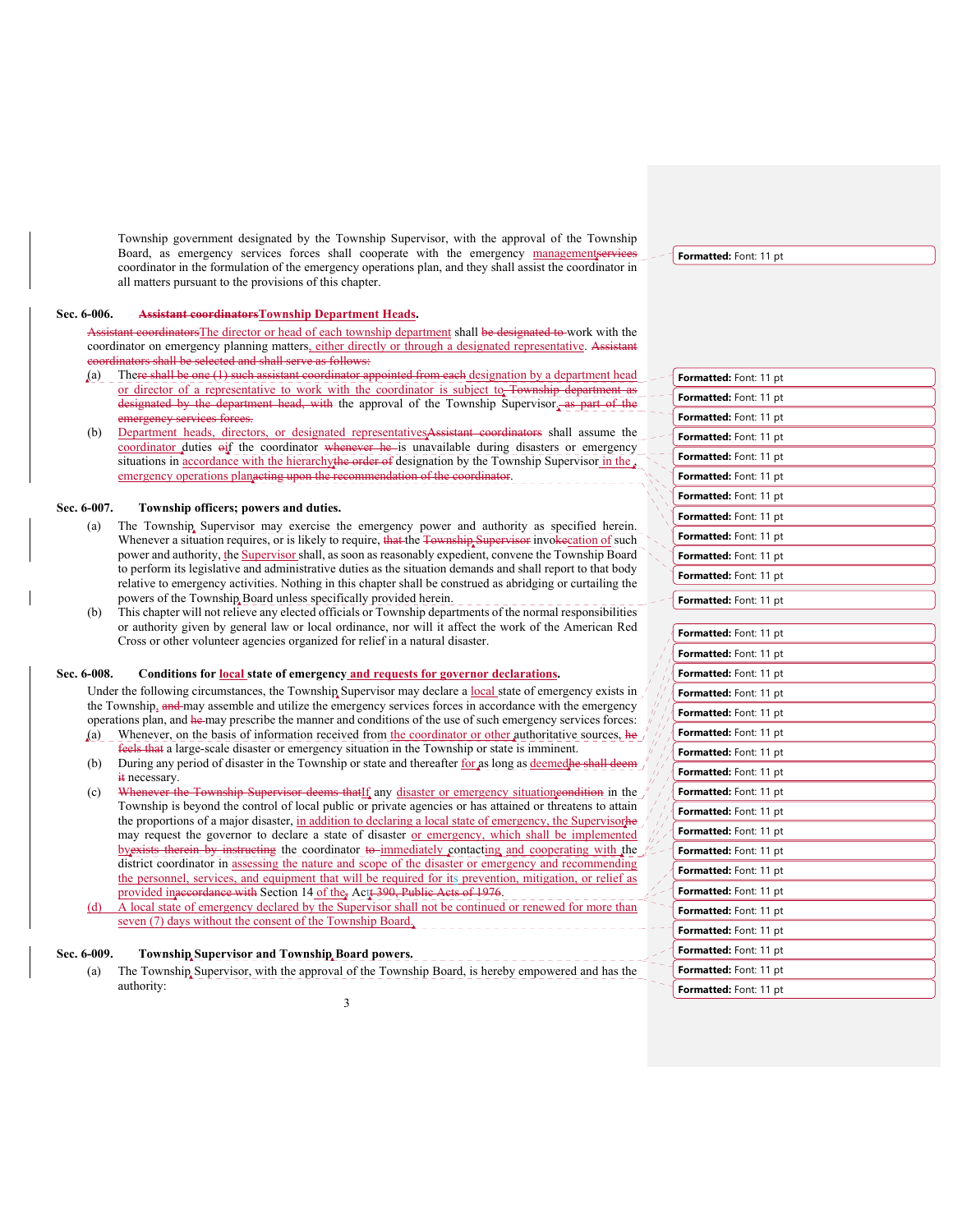(1) To appropriate and expend funds, make contracts, obtain and distribute equipment, materials and supplies for disaster purposes.

- (2) To provide for the health and safety of persons and property, including emergency assistance to the victims of a disaster.
- (3) To assign and make equipment available for duty, the employees, property or equipment of the Township relating to firefighting; engineering; rescue; health, medical, and related services; police; transportation; construction; and similar items or service for disaster relief purposes within or without the physical limits of the Township.
- (4) In the event of a foreign attack upon this state, to waive procedures and formalities otherwise required by law pertaining to the performance of public work, entering into contracts, the incurring of obligations, the employment of permanent and temporary workers, the utilization of volunteer workers, the rental of equipment, the purchase and distribution with or without compensation of supplies, materials and facilities, and the appropriation and expenditure of public funds.
- (b) The Township Supervisor, with the approval of the Township Board, shall establish procedures for the succession of government during emergencies where officials are unavailable for exercising the powers and discharging the duties of their respective offices.
- (c) The Township Supervisor, with the approval of the Township Board, may make regulations permitting the coordinator to assemble and utilize the emergency services forces and provide disaster relief aid as prescribed in Section 6-008 and this section.
- $_{\rm r}$ (d) When obtaining formal approvals would result in delay of relief activity, the Township Supervisor may, until the Township Board convenes, waive procedures and formalities otherwise required pertaining to the performance of public works, entering into contracts, the incurring of obligations, the employment of temporary workers, the rental of equipment, the purchase and distribution of supplies, materials and facilities and expenditure of existing funds. The Township Board is also empowered to waive any such procedures and formalities.
- Subject to any required budget and audit amendments and requirements, the funds that may be appropriated and spent under subsection (a) may include the Township's budget stabilization fund and portions of the workers compensation, cemetery care, and capital improvement fund balances that are designated for prefunding future budgetary events.

## Sec. 6-010. Township **relationship toparticipation in** county **emergency operations** plan.

- (a) The Township, beingAs a community with a population of 25,000 or morein excess of (10,000) persons, that has appointed its own emergency management coordinator, the Township's rights, powers and authority under the Act, this chapter, and any other emergency or disaster grants, funding, relief, or benefits are separate and independent from and not dependent on Oakland County or its declares rticipation in an emergency operations plan, rights, powers, and authority under the as in the county under the Emergency Preparedness Act, Act 390 of Public Act of 1976 (MCL seq.), as amended.
- (b) All other provisions of this chapter shall be construed and interpreted to give full effect to tThe participation of the Township in the county emergency operations plan prior to the amendment of this section by Ordinance No. 2020-004-\_\_\_shall be and is hereby terminated. This termination shall in no way limit or restrict the Township from continuing or entering into cooperative, reciprocal, or mutual aid agreements or compacts with Oakland County and authorities of adjacent or nearby political subdivisions...Any provision herein which is deemed to be inconsistent or in conflict with this participation shall, to the extent of this inconsistency, be disregarded.

### **Sec. 6-011. Coordinator's powers and duties.**

(a) The emergency services coordinator shall be responsible for the administration, planning, coordination and operation of all emergency preparedness activities in the Township-and He shall maintain liaisonal relationship with county, state and federal authorities, and the authorities of adjacent and nearby political subdivisions so as to insure the most effective emergency operations.

4

(b) The duties of the office shall include, but not be limited to, the following:

#### **Formatted:** Font: 11 pt

**Formatted:** Font: 11 pt

| Formatted: Font: 11 pt |  |
|------------------------|--|
| Formatted: Font: 11 pt |  |
|                        |  |

**Formatted:** Font: 11 pt

| Formatted: Font: 11 pt        |  |
|-------------------------------|--|
| Formatted: Font: 11 pt        |  |
| Formatted: Font: 11 pt        |  |
| Formatted: Font: 11 pt        |  |
| <b>Formatted:</b> Font: 11 pt |  |
| Formatted: Font: 11 pt        |  |
| Formatted: Font: 11 pt        |  |
| Formatted: Font: 11 pt        |  |
| Formatted: Font: 11 pt        |  |
| Formatted: Font: 11 pt        |  |

| Formatted: Font: 11 pt |  |
|------------------------|--|
| Formatted: Font: 11 pt |  |
| Formatted: Font: 11 pt |  |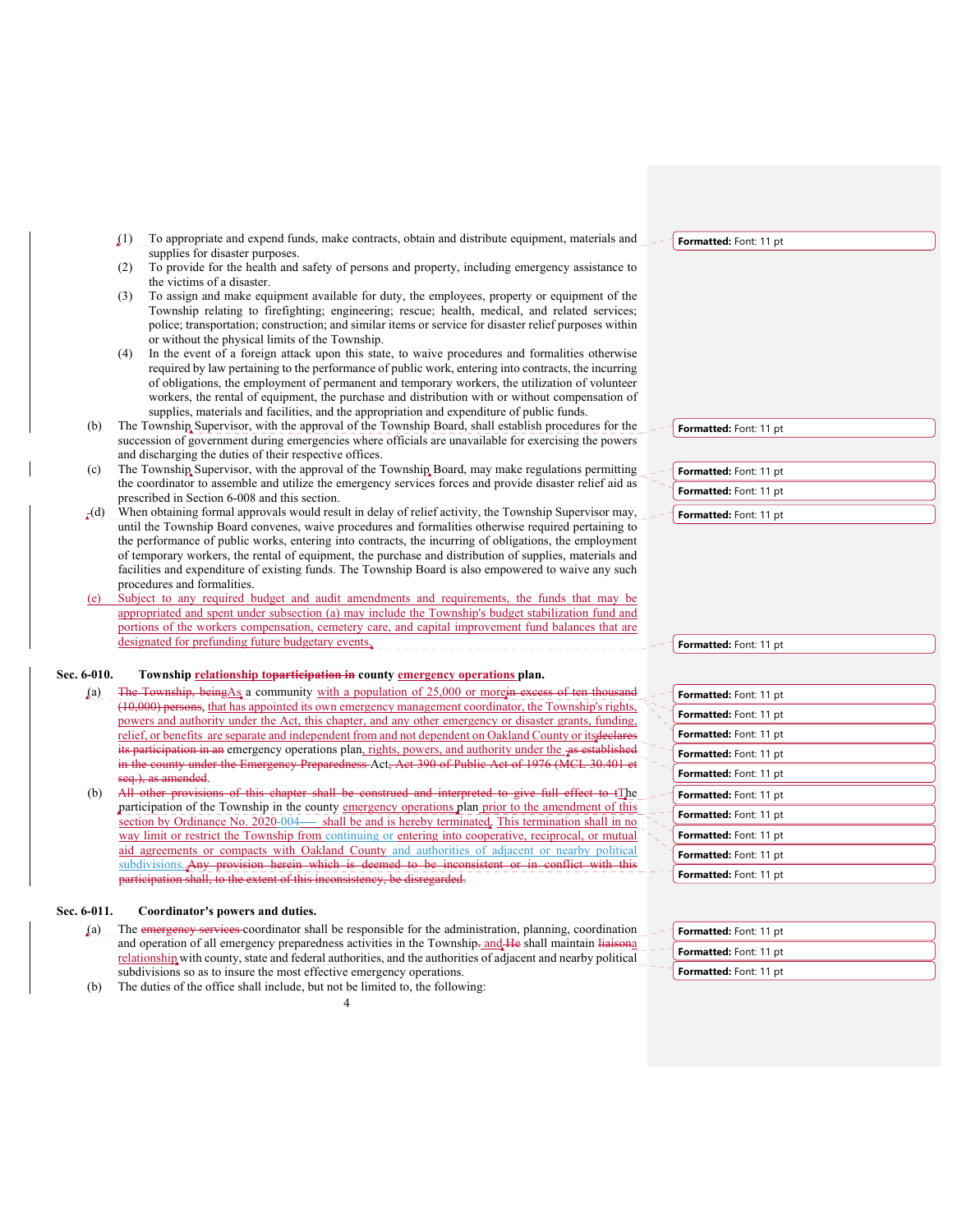- (1) Development of the Township's emergency operations plan, and any other appropriate disaster plans, for the immediate use of all of the facilities, equipment, manpower and other resources of the Township for the purpose of minimizing or preventing damage to persons or property; and protecting and restoring to usefulness governmental services and public utilities necessary for the public health, safety and general welfare.
- (2) Coordinating the recruitment and training of volunteer personnel and agencies to augment the personnel and facilities of the Township for emergency purposes.
- (3) Through public information programs, educating the population as to actions necessary and required for the protection of persons and property in case of a disaster.
- (4) Conducting practice alerts and exercises to iensure the efficient operation of the Township's emergency organization and to familiarize residents of the Township with emergency regulations, procedures and operations.
- (5) Coordinating the activity of all other public and private agencies engaged in any emergency or disaster relief programs.
- (6) Negotiating with the owners or persons in control of buildings or other property for the use of such buildings or property for emergency or disaster relief purposes, and designating suitable buildings as public shelters.
- (7) Establishing and maintaining administrative control over a local radiological defe include emergency preparations for both peacetime radiation incidents and international disasters.Identifying departments and agencies to be included in the emergency operations plan as a disaster relief force.
- (8) Coordinating Township emergency preparedness activities with those at the county level and adjacent Townships.
- (9) Overseeing the implementation of all functions necessary during an emergency or disaster in accordance with the emergency operations plan, ensure that plan and Township actions under this chapter meet eligibility requirements for state and federal aid, assist in the development of mutual aid agreements, and develop and maintain a Township inventory of resources.

## **Section 2 of Ordinance**

This Ordinance is adopted as an Emergency Ordinance in response to the coronavirus State of Emergency declared by the President of the United States, Governor of the State of Michigan, Oakland County Executive, and Township Supervisor and Board of Trustees so as to immediately implement and provide for the full and independent exercise by the Township of its separate powers and authority under the Emergency Management Act.

### **Section 3 of Ordinance.**

This Ordinance shall not be construed to impair or affect any existing right, remedy, or proceeding pending at the time this Ordinance takes effect.

## **Section 4 of Ordinance**

Should any section, subdivision, sentence, clause or phrase of this ordinance be declared by the Courts to be invalid, the same shall not affect the validity of the Ordinance as a whole or any part thereof other than the part as invalidated.

### **Section 5 of Ordinance**

This Ordinance shall take effect immediately upon publication.

**Formatted:** Font: 11 pt

**Formatted:** Font: 11 pt